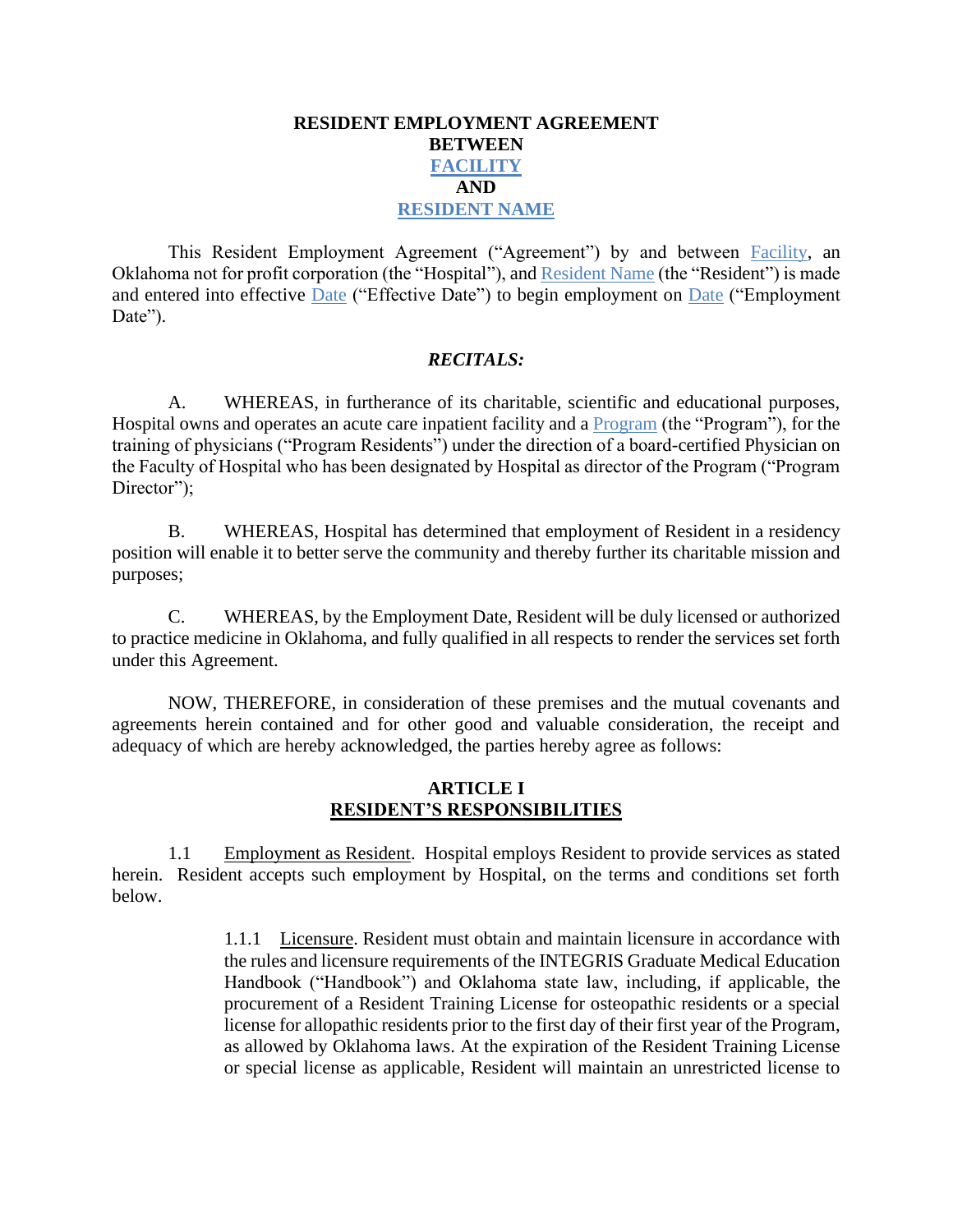practice medicine in the State of Oklahoma, as well as unrestricted federal and state narcotics numbers.

1.1.2 Eligibility. Resident acknowledges that he/she (i) is not now and has never been excluded from any federal health care program, including Medicare, Medicaid, CHAMPUS, maternal and child health block grants, social service block grants and other state funded health care programs (the "Government Programs"); (ii) has not been convicted of a criminal offense which would trigger exclusion from a Government Program; and (iii) has not been proposed for sanction by a Government Program. Resident affirmatively agrees to immediately notify Hospital if Resident is convicted, sanctioned and/or excluded by a Government Program. This Agreement is subject to immediate termination by the Hospital upon written notice should the Resident be convicted, sanctioned or excluded by any Government Program during the term of this Agreement.

1.1.3 Background Check. Resident satisfies the background check requirements of INTEGRIS Health, Inc.

1.1.4 Sex-Offender Status. Resident declares that he/she is not currently required to register under the provisions of the Oklahoma Sex Offenders Registration Act or the Mary Rippy Violent Crime Offenders Registration Act. In the event Resident should be required to register under the provisions of the Oklahoma Sex Offenders Registration Act or the Mary Rippy Violent Crime Offenders Registration Act, he/she must notify the INTEGRIS Graduate Medical Education Office immediately and shall not be allowed to participate in any clinical activities at INTEGRIS Health, Inc.

1.2 Services. At the request of Hospital, Resident agrees to provide the services described herein. Resident agrees to devote his/her best abilities and full working time to providing services under this Agreement. Resident also shall perform such other reasonable tasks and services, including administrative tasks and duties as are consistent with the relationship described herein or are reasonably required by the Program Director.

> 1.2.1 Rotations. Resident agrees to abide by the rotation assignments made by Hospital. Such assignments and changes to assignments shall be approved by the Program Director.

> 1.2.2 Corporate Compliance. Resident specifically agrees to observe, comply with and be bound by all regulations, policies and procedures of general application to individuals employed by Hospital as may be adopted and/or amended from time to time during the term of this Agreement, which regulations, policies and procedures may address administrative matters, patient care matters, legal compliance matters and other matters pertaining to Resident's obligations to Hospital, including, without limitation, the Corporate Compliance Program of INTEGRIS Health, Inc., the Hospital Medical Staff Bylaws, the Hospital Rules and Regulations, and the Handbook.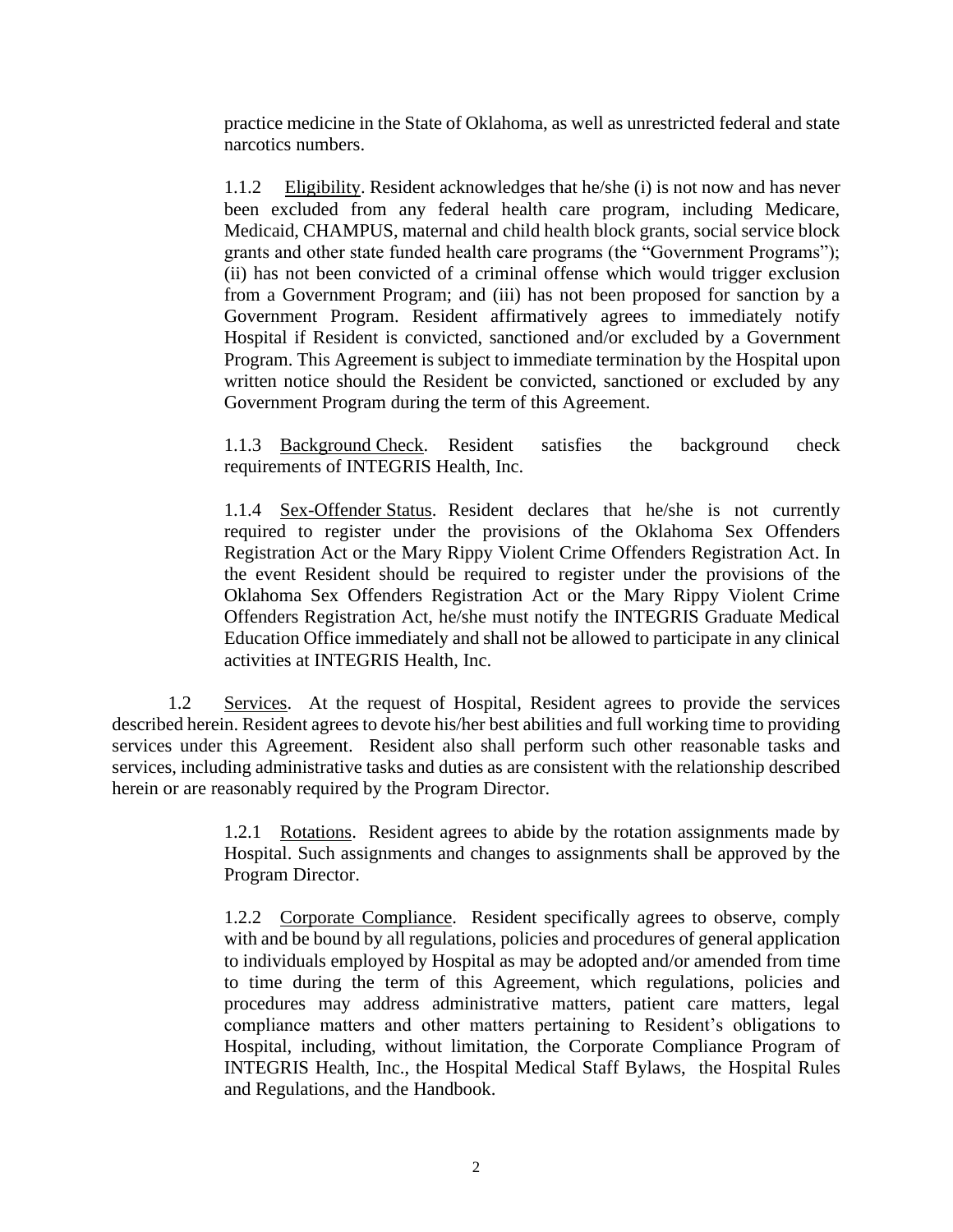1.2.3 Educational Programs and Activities. Resident shall follow the educational program and activities stipulated by the Program Director of the respective training program and work the Program Director to maintain a culture of well-being for self and others.

1.2.4 Evaluations. On at least an annual basis, Resident shall evaluate the (i) program; (ii) faculty members; (iii) attending Physicians/medical staff; and (iv) didactic programs. Evaluation forms will be provided by the Program Director.

1.3 Community Benefit. Resident recognizes that Hospital is a tax-exempt organization with charitable goals, interests and responsibilities, and agrees to support the community benefit, charitable and indigent care initiatives and programs of Hospital as related to patient care at Hospital. In connection with such participation, Resident agrees to provide uncompensated care as directed by Hospital, and to provide services to patients whose health care services are reimbursed by the Medicare/Medicaid programs, and other programs as may be designated by Hospital from time to time.

1.4 No Billing. Resident shall not bill or collect any fees from the patient or any other third party payer for the services provided by Resident under this Agreement.

1.5 Medical Records. Resident agrees, as a condition to receiving compensation under this Agreement, to prepare and complete (or cause to be prepared and completed) on a timely basis (but in any event no more than thirty (30) working days from the date medical services are provided) and to maintain complete and accurate medical and other records with respect to the services and treatment rendered to any patient pursuant to this Agreement. Records produced by Resident shall comply with all legal requirements of Hospital. Medical records shall not be removed from the premises by Resident, including accessing records from unencrypted personal computers. The parties agree that all medical records, histories, x-ray films and personal and regular files concerning patients consulted, interviewed, treated or cared for by Resident pursuant to this Agreement shall belong to and remain the property of Hospital; provided, however, that upon termination of employment, Resident shall have the privilege of reproducing, at his own expense, any records required to defend any claim against Resident by any patient treated or cared for by Resident during the term of this Agreement.

1.6 Confidentiality and Disclosure of Patient Information. Resident acknowledges he/she may have or obtain access to confidential Protected Health Information ("PHI"), including, but not limited to, individually identifiable health information, which is subject to protection under privacy and security standards implemented pursuant to the Health Insurance Portability and Accountability Act of 1996, ("HIPAA"), the Health Information Technology for Economic & Clinical Health Act ("HITECH"), the American Recovery and Reinvestment Act of 2009 ("ARRA"), the HHS regulations promulgated on January 24, 2013, entitled Modifications to the HIPAA Privacy, Security, Enforcement and Breach Notification Rules under HITECH and the Genetic Information Nondiscrimination Act ("GINA"), and state or federal privacy and security laws or regulations, all as amended from time to time (collectively, the "Privacy Rule"). Resident agrees he/she (a) will not use, access, create, disclose, maintain, transmit or receive PHI other than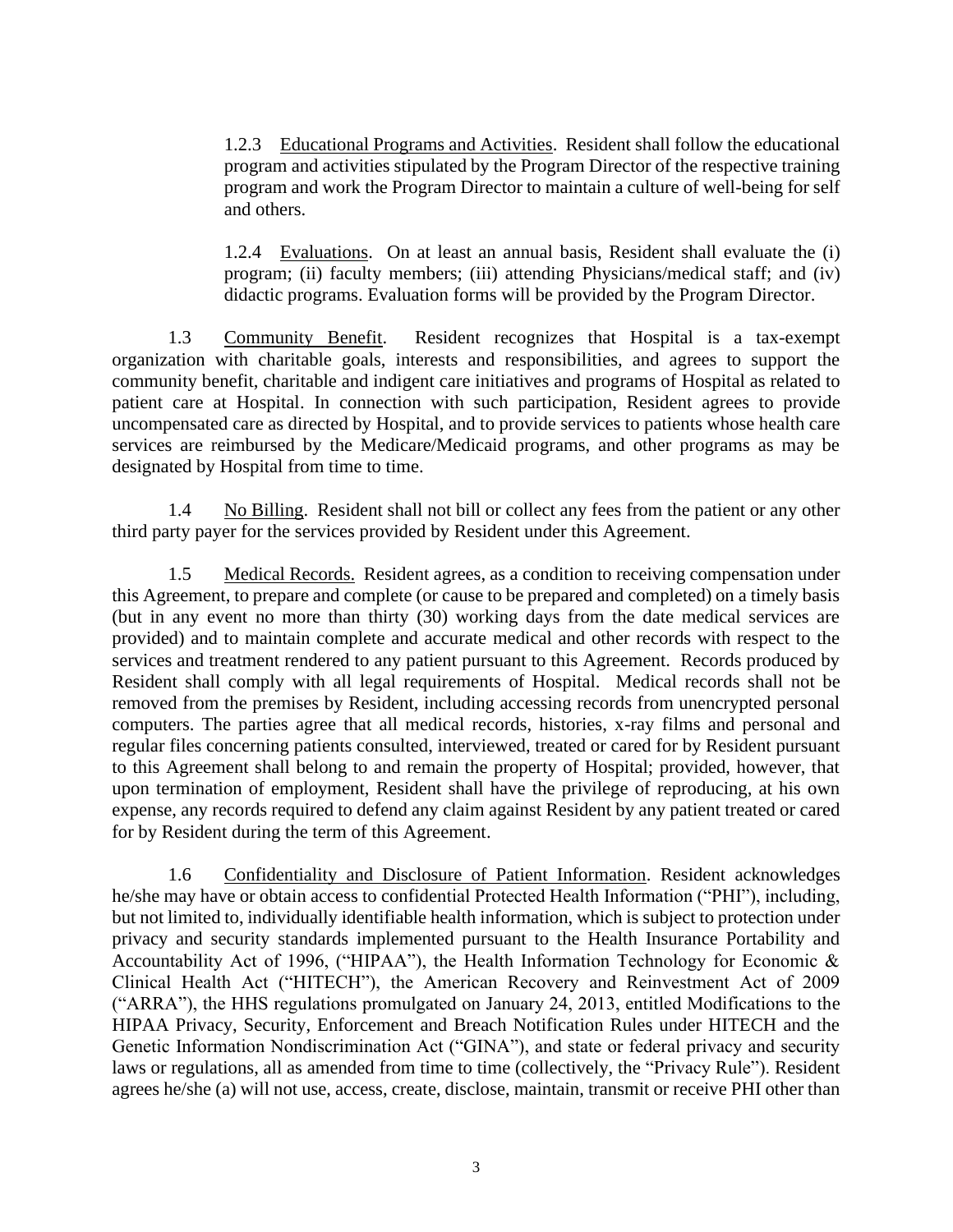as permitted by this Agreement or required or permitted by law; (b) will protect and safeguard from any oral and written disclosure all confidential information regardless of the type of media on which it is stored (e.g., paper, fiche, etc.) with which he/she may come into contact; (c) use reasonable and appropriate safeguards to prevent use, access or disclosure of PHI other than as permitted by this Agreement or required or permitted by law; (d) will limit his/her disclosure of PHI to the minimum necessary to permit its subcontractors and agents to provide services specified in this agreement; (e) will promptly report to INTEGRIS' Compliance Officer in writing at 3030 N.W. Expressway, Suite 501, Oklahoma City, OK 73112 and by telephone to 405-949-6081 any unauthorized breach, use or disclosure immediately upon becoming aware of it, but in no event later than five (5) business days following the breach; (f) will indemnify and hold INTEGRIS harmless from all liabilities, costs and damages arising out of or in any manner connected with the disclosure by Resident or any subcontractors and agents of any PHI; (g) if Resident maintains a designated record set, it will make PHI available as requested by INTEGRIS for access to patients and/or amendment; (h) make available to INTEGRIS the information required to provide an accounting of disclosures; (i) make his/her internal practices, books and records relating to the use and disclosure of PHI created or received from INTEGRIS available to the Secretary of Health and Human Services, governmental officers and agencies and INTEGRIS for purposes of determining compliance with HIPAA; (j) upon termination of this Agreement, for whatever reason, it will return or destroy all PHI, if feasible, maintained, created, transmitted or received by him/her or subcontractors and agents on behalf of INTEGRIS which Resident maintains in any form, and retain no copies of such information, or if such return or destruction is not feasible, to extend the precautions of this Agreement to the information and limit further uses and disclosures to those purposes that make the return or destruction of the information infeasible; and (k) will comply with all applicable laws and regulations, specifically including the Privacy Rules. If Resident and INTEGRIS exchange health information electronically, Resident will (i) implement, maintain and use appropriate and effective administrative, technical and physical safeguards to reasonably preserve the confidentiality, integrity, and availability of electronic PHI as required by the Privacy Rules; (ii) ensure that any agents or subcontractors to whom Resident provides electronic PHI agrees and provides reasonable assurances that it implement reasonable and appropriate safeguards to protect the electronic PHI; and (iii) report to INTEGRIS any security incident immediately upon becoming aware of such incident. Resident acknowledges his/her obligation and agrees to comply with all applicable provisions of the Privacy Rules. Resident recognizes that any breach of confidentiality or misuse of information may result in automatic termination of this Agreement and/or legal action.

## **ARTICLE II OBLIGATIONS OF HOSPITAL**

2.1 Facilities/Equipment and Personnel. Hospital will make available to Resident reasonable facilities, equipment, services, staffing and supplies necessary to engage in Resident's training. Hospital shall maintain such equipment in good order and repair, reasonable wear and tear excepted. Resident shall use such facilities, services and supplies for the purpose of providing professional medical services and education. Hospital will be responsible for all non-Resident personnel decisions (including but not limited to hiring, termination and compensation of such personnel).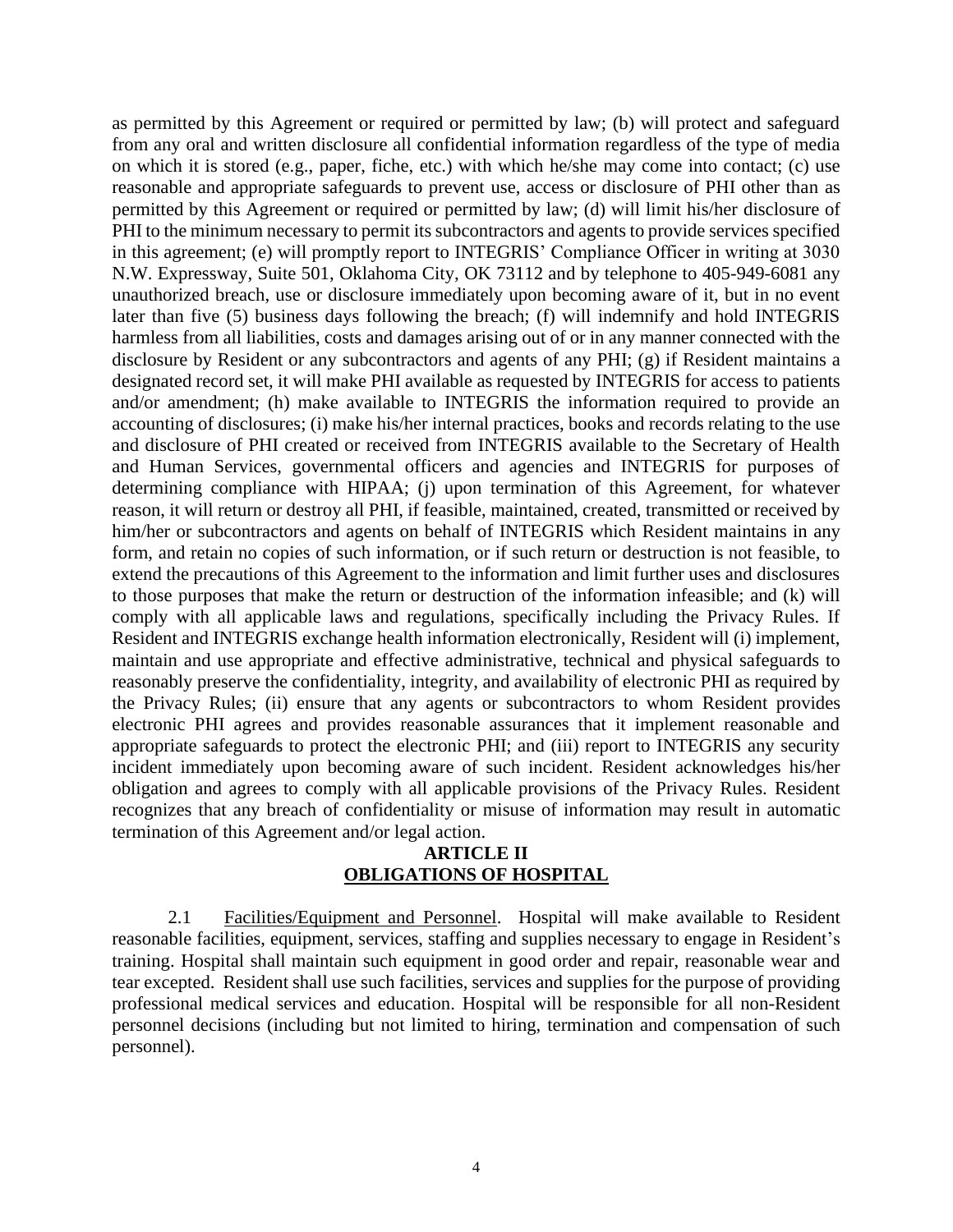2.2 Specialty Board Examinations. Upon request, the Graduate Medical Education Office, as defined in the Handbook, will provide Resident with information regarding eligibility for specialty board examinations.

# **ARTICLE III FINANCIAL SUPPORT AND BENEFITS**

3.1 Resident Salary. As compensation for services rendered by Resident pursuant to Article II, only after Resident completes orientation on or before Date, and so long as Resident is available to perform such services and renders such services in a high quality and professional manner, Hospital shall pay Resident a salary in accordance with the salary schedule in Exhibit 3.1, which is attached hereto and incorporated herein by reference and may be amended from time to time.

3.2 Resident Benefits. Resident shall be provided the benefits set forth on Exhibit 3.2, which is attached hereto and incorporated herein by reference, and any other supplies and/or benefits authorized in the Handbook, subject to any restrictions set forth below, as of the effective date of this Agreement. Health insurance, Group Long-Term Disability and Group Short-Term Disability coverage will be effective on the date of hire. Hospital may unilaterally alter, from time to time, those benefits set forth on Exhibit 3.2, which are also applicable to all full-time employees of Hospital, and Resident shall only be entitled to such benefits as are otherwise available to all such employees of Hospital.

# **ARTICLE IV CONDITIONS OF REAPPOINTMENT**

4.1 Conditions of Reappointment. To be eligible for reappointment, Resident must meet all Program requirements and conditions stated herein, including behavioral, clinical, and academic requirements stated in the Handbook and in the handbook of the Resident's respective clinical program during the previous year as determined by the Program Director.

# **ARTICLE V TERM AND TERMINATION**

5.1 Term. This Agreement shall commence on the Effective Date and shall remain in effect for one (1) year (the "Initial Term"), unless sooner terminated as set forth herein, and may be automatically renewed for additional one-year terms (each a "Renewal Term") pursuant to Section 4.1 of this Agreement. Hospital shall reasonably attempt to provide four (4) months prior written notice of Hospital's intention not to renew the Agreement after the Initial Term, unless the primary reason for the nonrenewal occurs within the four (4) months prior to the end of the Agreement, in which case Hospital will provide Resident with as much written notice of the intent not to renew as the circumstances reasonably allow, prior to the end of the Agreement.

5.2 Immediate Termination by Hospital Upon Notice. In the event of (a) the death of Resident; (b) the Disability of Resident for a period in excess of ninety (90) days; (c) a determination by Hospital, made in good faith after conducting appropriate quality review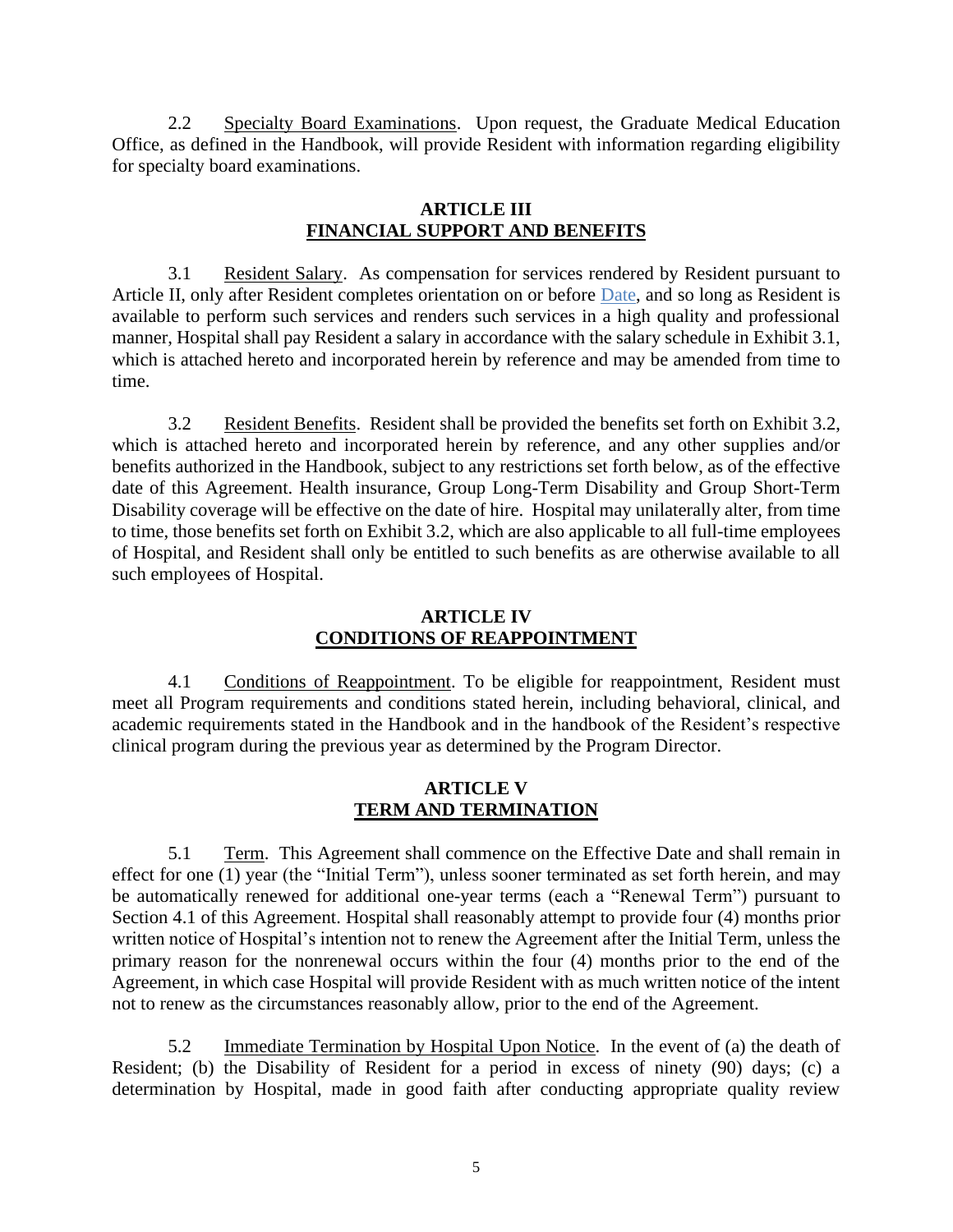procedures, that Resident is not providing a sufficient quality of services or that the safety of patients is jeopardized by continuing the services of Resident; (d) Resident's conviction of theft, embezzlement, or willful destruction of Hospital' property or funds; (e) a finding that Resident has engaged in unprofessional conduct as defined by Oklahoma statutes and regulations (*see* 59 O.S. §637; 13 Ok Reg, eff 6-27-96; 59 O.S. §503; 27 Ok Reg 856, eff 4-25-10); (f) failure of Resident to comply with the requirements of the medical licensure laws of the State of Oklahoma; or (g) a finding that Resident has engaged in unapproved Moonlighting as provided in Section 10.1 of this Agreement; or (h) a breach by Resident of any provision of this Agreement that is not cured within thirty (30) days after written notice thereof is given to Resident, Hospital shall have the right to immediately terminate this Agreement upon the notification in writing by Hospital to Resident. The decision to terminate this Agreement under this section will be subject to the Grievance Procedure as established in the Handbook.

5.3 Dispute. Nothing contained herein shall prevent a party from disputing the existence of a failure to perform obligations under this Agreement.

# **ARTICLE VI LIABILITY INSURANCE**

6.1 Professional Liability Insurance. Hospital shall be responsible for the purchase of professional liability coverage for Resident during the term of this Agreement. The minimum professional liability coverage will be that required by the Hospital Medical Staff By-laws. The policy will have an attached prepaid tail coverage of a "claims made" type. Resident agrees to practice medicine in such a manner that professional liability insurance can be obtained and maintained at reasonable rates that are comparable to rates commonly available to physicians of comparable specialty and experience to that of Resident. Hospital may use commercial carriers or self-insurance to for such coverage.

# **ARTICLE VII GRIEVANCE PROCEDURES AND DUE PROCESS**

7.1 Grievance Procedure. Hospital encourages early, equitable resolution of disputes that may arise in the Program. Resident is encouraged to resolve disputes through open discussion and dialogue with other residents and the faculty. Resident is further encouraged to freely exercise his/her right to use the grievance procedure, as outlined in the "Grievance Procedure" section of the Handbook, without fear of retaliation, retribution or other adverse consequences.

# **ARTICLE VIII LEAVES OF ABSENCE**

8.1 Eligibility. Resident is eligible to take leaves of absence in accordance with the procedures outlined in the Handbook and pursuant to applicable Program policies, dependent upon, where required, the Program Director's approval.

8.2 Program Completion. The effect of any leave granted by Hospital on the Resident's reappointment or completion of the Program will be determined in accordance with the Handbook. Leaves of absence should be coordinated with the Program Director in order to ensure completion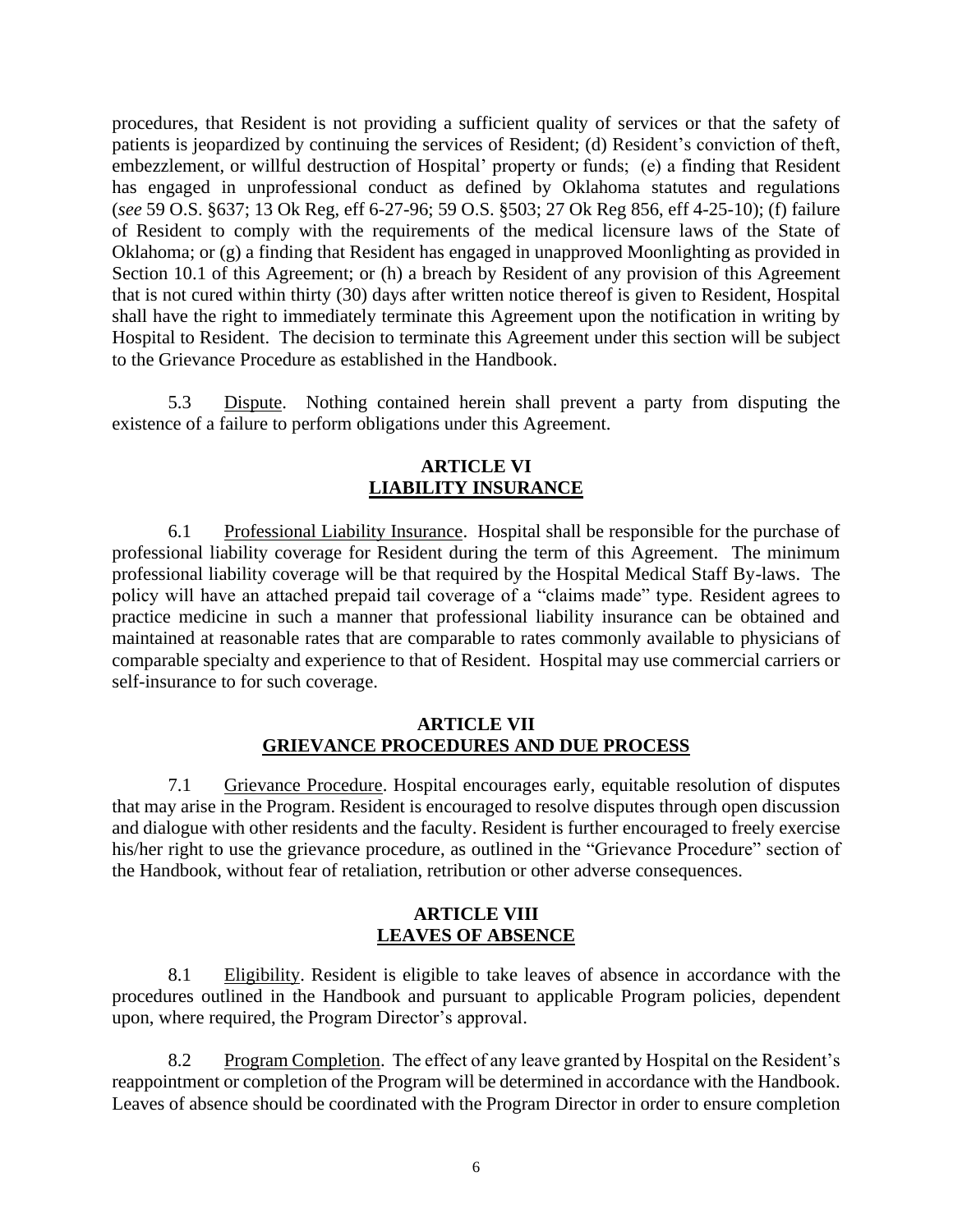of program requirements. Extended leaves of absence may require an adjustment or extension of the Program.

## **ARTICLE IX CLINICAL AND EDUCATIONAL WORK HOURS**

9.1 Time Requirements. Resident shall be obligated to devote a minimum of forty (40) hours per week to the provision of Services set forth in Article I of this Agreement; provided, however, that Resident's work schedule shall assure the provision of all services set forth in Article I and the Handbook to the reasonable satisfaction of Hospital. Further, such schedule shall assure compliance with all clinical and educational work hour requirements as set forth by the ACGME. Resident shall provide honest documentation to Hospital pursuant to its policies and procedures regarding time-keeping and concerning the time he/she devotes to such duties and responsibilities. Although time documentation will generally be maintained using the honor system, there will be random spot-checks to ensure the integrity of Resident's reporting.

# **ARTICLE X MOONLIGHTING**

10.1 Moonlighting and Other Professional Activities. Resident acknowledges that the privilege of working for pay outside of the training program ("Moonlighting") and any other professional activities outside the program must be in compliance with the guidelines set forth in the Handbook. Moonlighting must be approved, in writing, in advance by the Resident's Program Director. Failure to comply with this section shall be considered a breach found in Section 5.2 of this Agreement.

# **ARTICLE XI COUNSELING SERVICES**

11.1 Counseling Services. Residents may utilize a) the INTEGRIS corporate assistance program offered to employees for counseling, mental health and substance abuse services; or b) the Resident's medical plan for these services.

## **ARTICLE XII RESIDENT IMPAIRMENT**

12.1 Resident Impairment. The Program recognizes the importance of preventing impairment through education, recognition of the impaired resident, and the counseling and rehabilitation of the impaired resident. Impaired resident and related allegations will be handled in accordance with the Handbook.

# **ARTICLE XIII HARASSMENT**

13.1 Harassment. All complaints of hostile work environment and harassment of a sexual, racial, or other nature shall not be subject to review pursuant to the Grievance Procedure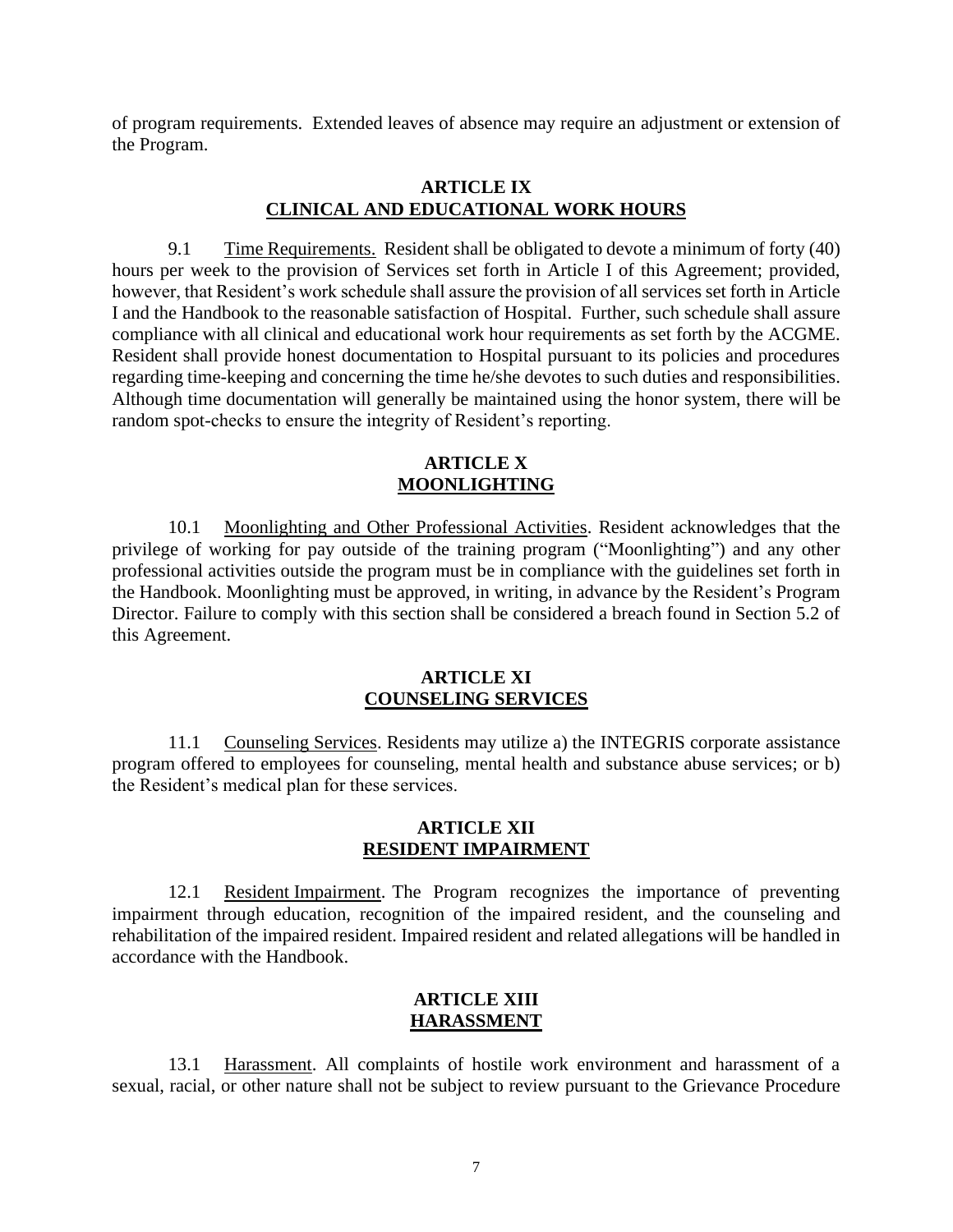found in the Handbook. Such complaints shall be addressed through the INTEGRIS Health, Inc. Policy SYS-HR-213 (Harassment).

# **ARTICLE XIV ACCOMMODATION FOR DISABILITIES**

14.1 Accommodation for Disabilities. An applicant or a Resident in a Program may request reasonable accommodation for disability using the process described in SYS-HR-206 (Accommodating Qualified Individuals with Disabilities) and in accordance with the Handbook.

## **ARTICLE XV MISCELLANEOUS PROVISIONS**

15.1 Transferability. Hospital has entered into this Agreement in specific reliance on the expertise and qualifications of Resident. Consequently, Resident's interest under this Agreement may not be transferred or assigned or assumed by any other person, in whole or in part.

15.2 Modification. There are no other agreements or understandings, written or oral, between the parties regarding the matters covered by this Agreement other than as set forth herein. The parties agree that this Agreement may be amended or modified only with the written approval of each party.

15.3 Binding Effect. This Agreement shall be binding upon, and shall inure to the benefit of, the parties hereto and their respective permitted successors and assigns.

15.4 Notices. All notices which either party is required or may desire to give to the other under or in conjunction with this Agreement shall be in writing and may be hand-delivered, emailed, transmitted by facsimile, sent by United States certified or registered mail, return receipt requested, postage and registration or certificate prepaid, or sent via Express Mail or any similar overnight delivery service by addressing the same to such other party at the address set forth on the signature page hereof. Any party may change the address for service of notice upon it by written notice given to the other in the manner herein provided.

15.5 Non-Waiver. No waiver by any party hereto of any failure of another party to keep or perform any provision of this Agreement shall be deemed to be a waiver of any preceding or succeeding breach of the same, or of any other provision, covenant or condition of this Agreement. All rights and remedies herein granted or referred to are cumulative and do not preclude any other rights or remedies provided by law.

15.6 Governing Law. This Agreement shall be construed and governed by the laws of the State of Oklahoma, without giving effect to its conflicts of law provisions. Oklahoma County, Oklahoma shall be the sole and exclusive venue for any litigation, special proceeding or other proceeding as between the parties that may be brought under or arise out of this Agreement.

15.7 Change in Laws and/or Regulations. In the event any applicable federal, state or local laws or any regulation, order or policy issued under any such laws, is changed (or judicial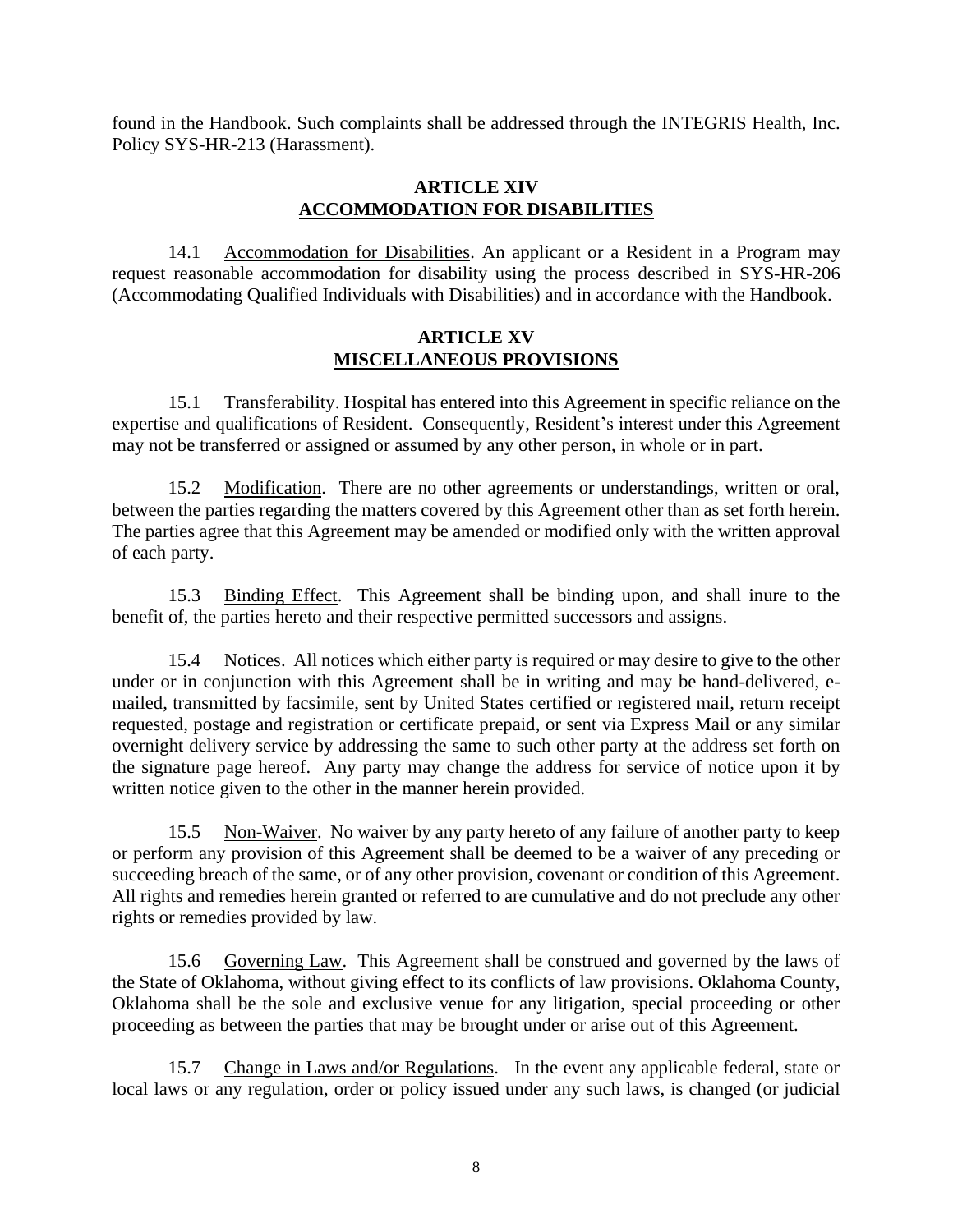interpretation thereof is developed or changed) in a way which will have a material adverse effect on the benefits anticipated by one or more parties to this Agreement, the adversely affected party shall notify the other party in writing of such change and the effect of the change. The parties shall enter into good faith negotiations to revise this Agreement to compensate for such change. If an agreement on a method for revising this Agreement is not reached within thirty (30) days of such written notice, the matter shall be submitted to a single arbitrator pursuant to the rules of procedures of the American Health Lawyers Association Alternative Dispute Resolution Service, who shall (i) structure an amendment to this Agreement which will leave the parties as nearly as possible in the same economic positions they would have been in under the original terms of this Agreement, had the change in the law, regulation, order or policy (or judicial interpretation thereof) not occurred; or (ii) if the arbitrator determines that the change is so fundamental that revision and continuation of this Agreement is not feasible, structure a termination of this Agreement that will return the parties as nearly as possible to the economic positions they would have been in had they not entered into this Agreement without altering in a material way the economic benefits realized during the period this Agreement was in effect.

15.8 Attorney's Fees. In the event of any litigation by any party to enforce or defend its rights under this Agreement all parties shall be responsible for their respective attorney's fees unless a right to attorney's fees is established by statute.

15.9 Gender and Number. The use of the masculine, feminine or neuter genders, and the use of the singular and plural, shall not be given an effect of any exclusion or limitation herein. The use of the word "person" or "party" shall mean and include any individual, trust, corporation, partnership or other entity.

15.10 Survival. The obligations and/or rights of the parties contained in this agreement for which survival is necessary to carry out the parties' intentions, shall survive the termination of this Agreement.

# {SIGNATURE PAGE TO FOLLOW}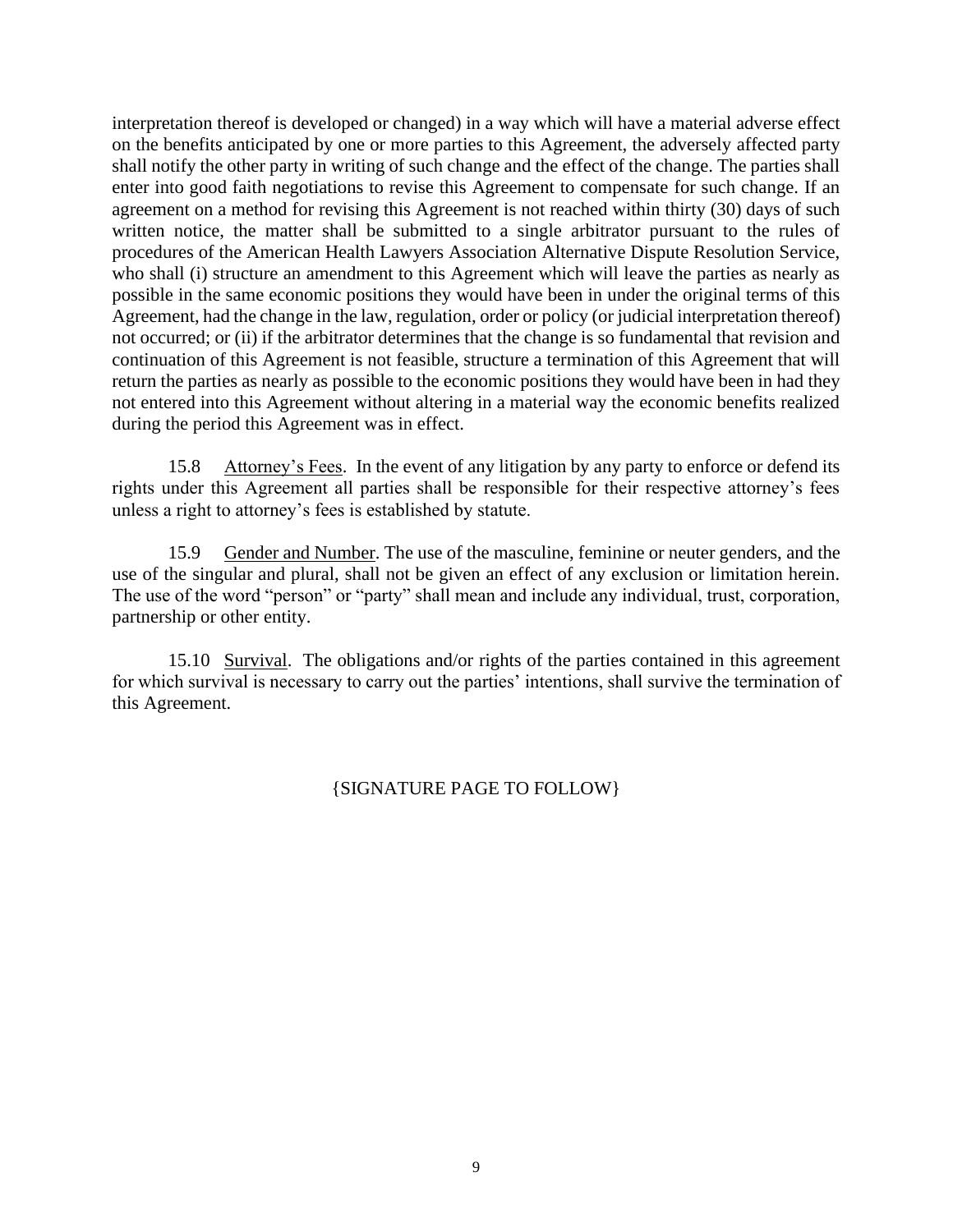IN WITNESS WHEREOF, the parties have hereunto set their hands effective the day and year first above written.

# **HOSPITAL:** FACILITY

By: \_\_\_\_\_\_\_\_\_\_\_\_\_\_\_\_\_\_\_\_\_\_\_\_\_\_\_\_\_\_\_\_

Hospital President

Notice Address:

**RESIDENT:** By: \_\_\_\_\_\_\_\_\_\_\_\_\_\_\_\_\_\_\_\_\_\_\_\_\_\_\_\_\_\_\_\_

**Resident Name**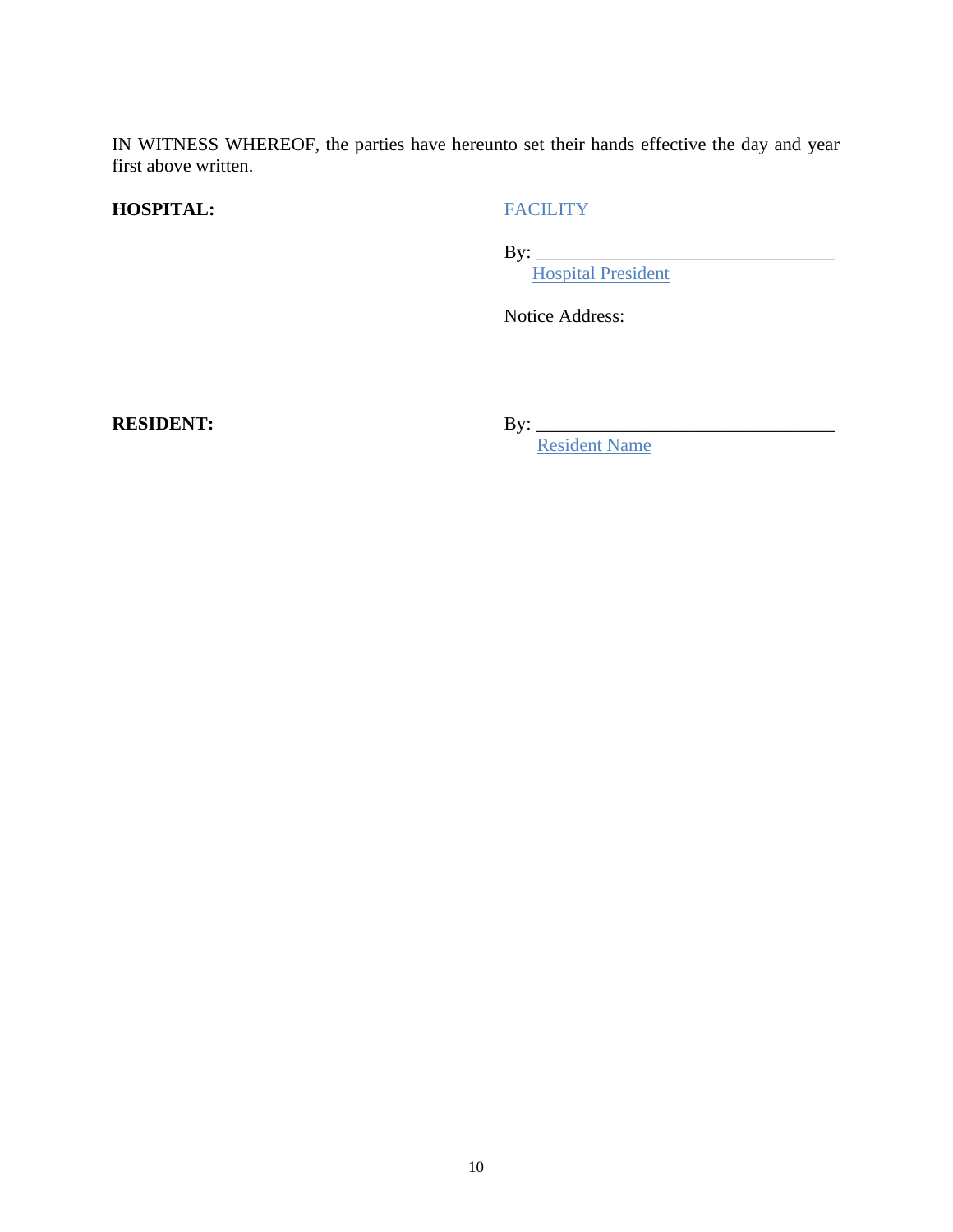# **EXHIBIT 3.1 (2021-2022) SALARY SCHEDULE**

| $PGY-1$         | \$55,912 |
|-----------------|----------|
| $PGY-2$         | \$57,785 |
| $PGY-3$         | \$59,764 |
| $PGY-4$         | \$62,168 |
| $PGY-5$         | \$64,694 |
| $PGY-6$         | \$67,015 |
| $PGY-7$         | \$69,353 |
| PGY-8 and above | \$72,613 |

# *Bonus Compensation*

Residents will not be eligible for Year End or Patient Satisfaction bonuses as defined by Facility or Institutional policy. However, all Residents will be eligible to receive recruitment bonuses as defined by Facility and Institutional policy.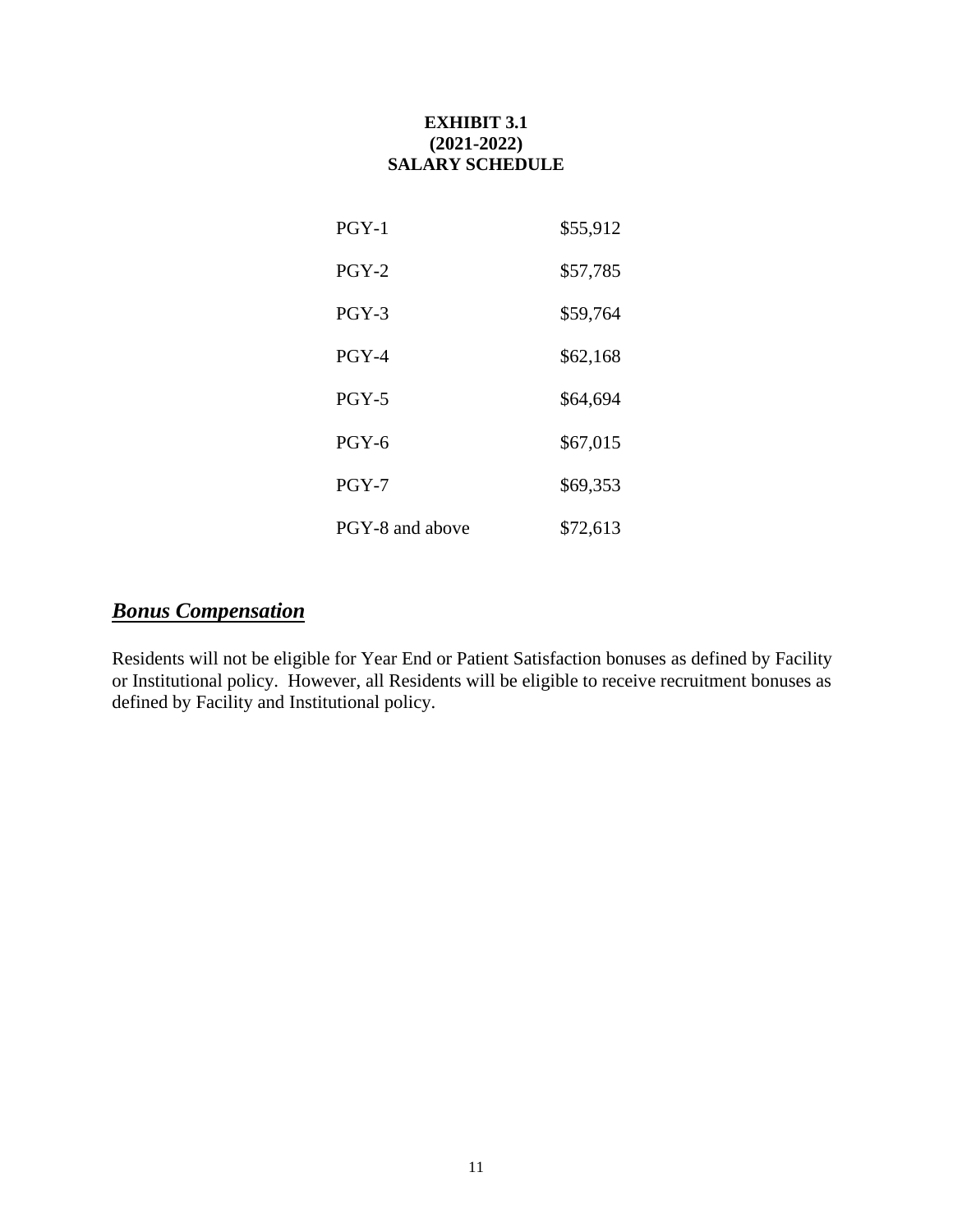# **EXHIBIT 3.2 RESIDENT BENEFITS**

## **Insurance Benefits**

Residents that are employees of Hospital are provided group health, dental, disability, professional disability and life insurance on the same terms as any other full-time employee of Hospital. Hospital may unilaterally alter, from time to time, the benefits set forth below that are applicable to all employees of Hospital, and Resident shall only be entitled to such benefits to the extent they would otherwise be available to all such employees of Hospital.

- **Health:** INTEGRIS Health Employee Benefit Plan as outlined in the INTEGRIS Health Benefits Handbook. **Dental:** INTEGRIS Health Employee Benefit Plan as outlined in the INTEGRIS Health Benefits Handbook. **Benefit Reimbursement Accounts:** INTEGRIS Health Employee Benefit Plan as outlined in the INTEGRIS Health Benefits Handbook. **Group Term Life and Accident:** INTEGRIS Health Employee Benefit Plan as outlined in the INTEGRIS Health Benefits Handbook. **Group Short-Term**
- **Disability:** INTEGRIS Health Employee Benefit Plan as outlined in the INTEGRIS Health Benefits Handbook.

# **Group Long-Term**

**Disability:** INTEGRIS Health Employee Benefit Plan as outlined in the INTEGRIS Health Benefits Handbook.

| <b>Professional</b> |                                                                 |
|---------------------|-----------------------------------------------------------------|
| Liability:          | For Hospital employed residents, minimum coverage shall reflect |
|                     | the requirements under the Hospital Medical Staff Bylaws.       |

# **Worker's Compensation:** Provided pursuant to state regulatory requirements.

## **Retirement Benefits:**

**Retirement Savings Plans:**

> INTEGRIS Health Employee Benefit Plan as outlined in the INTEGRIS Health Benefits Handbook.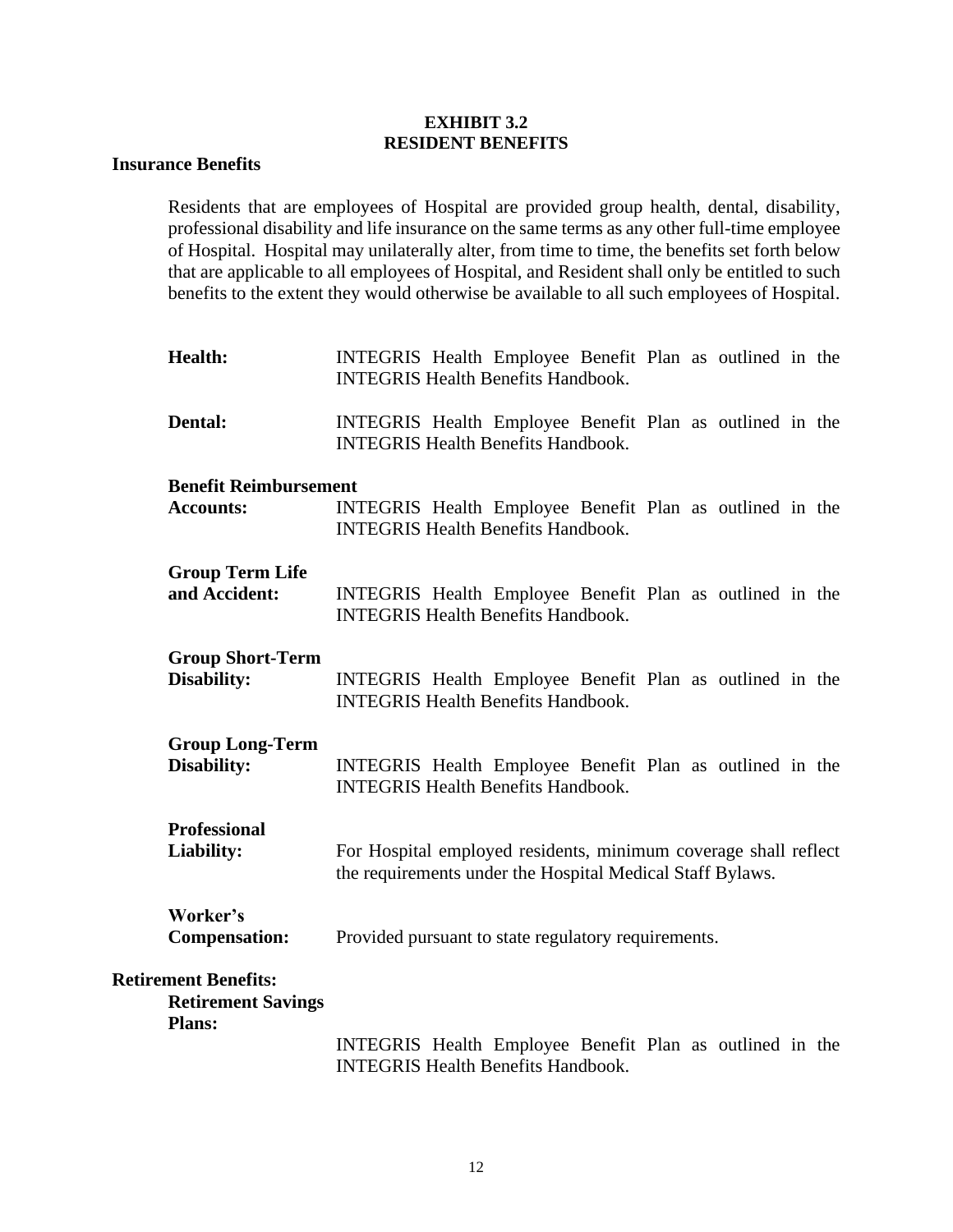## **Paid Personal Leave (PPL):**

Resident is credited with the applicable PPL hours into Resident's PPL bank on his or her date of hire and on Resident's annual PPL service date (typically July 1) as outlined in the "Paid Personal Leave (PPL)/EIAB" Policy, SYS-HR-250, based on years of service.

Resident can carry forward PPL at the end of Resident's PPL calendar year (typically June 30) and is eligible to receive payment of PPL balance at time of resident's termination or change to ineligible status based on tenure as outlined in the "Paid Personal Leave (PPL)/EIAB" Policy, SYS-HR-250.

## **Extended Illness Accrual Bank (EIAB):**

INTEGRIS Health Employee Benefit Plan as outlined in the "Paid Personal Leave (PPL)/EIAB" Policy, SYS-HR-250.

### **Family Leave - Federal Guidelines:**

Federal law mandates that after one (1) year of employment with Hospital residents may take up to twelve (12) weeks (combined paid and unpaid leave) during a twelve (12) month period for the birth or adoption of a child, or placement of a foster child, in order to care for the child. This time must end not later than twelve (12) months after the day of birth or placement of the child. Similarly, such leave can be used for medical reasons or to care for a seriously ill spouse, child or parent consecutively or on an intermittent or reduced time basis with acceptable documentation from a Resident.

#### **Educational Leave:**

Days used for travel to and from meetings and the attendance of the meeting must be defined in advance of the meeting as professional leave or other type of leave. As defined by Program and Institutional policy, expenses may be reimbursed or subject to limited reimbursement. Travel and lodging arrangements must be made in advance and are subject to the approval of the Program Director or his/her designee, if reimbursement is to be allowed.

### **Other Leave:**

Other leave may be granted as available per Hospital Policies.